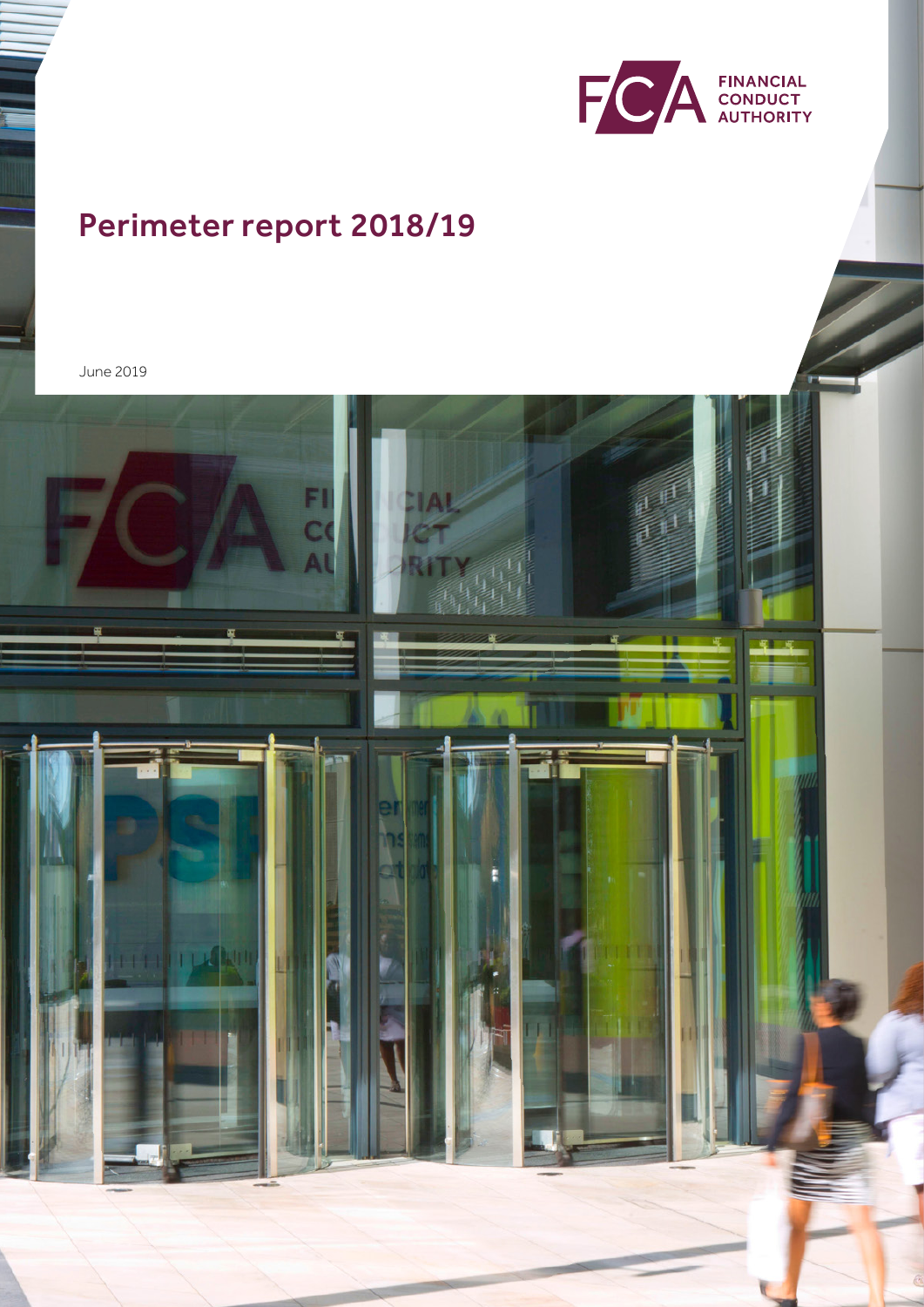

Financial Conduct Authority Perimeter report 2018/19

Search



# **Contents**

| <b>Foreword by Andrew Bailey</b><br>3 |                                               |    |
|---------------------------------------|-----------------------------------------------|----|
| -1.                                   | The perimeter - what we do and don't regulate | 4  |
|                                       | 2 Challenges to the perimeter                 | 6  |
| 3                                     | What this means for consumers                 | 12 |
|                                       | 4 The future                                  | 17 |
|                                       | <b>Annex A</b><br>Other perimeter issues      | 19 |

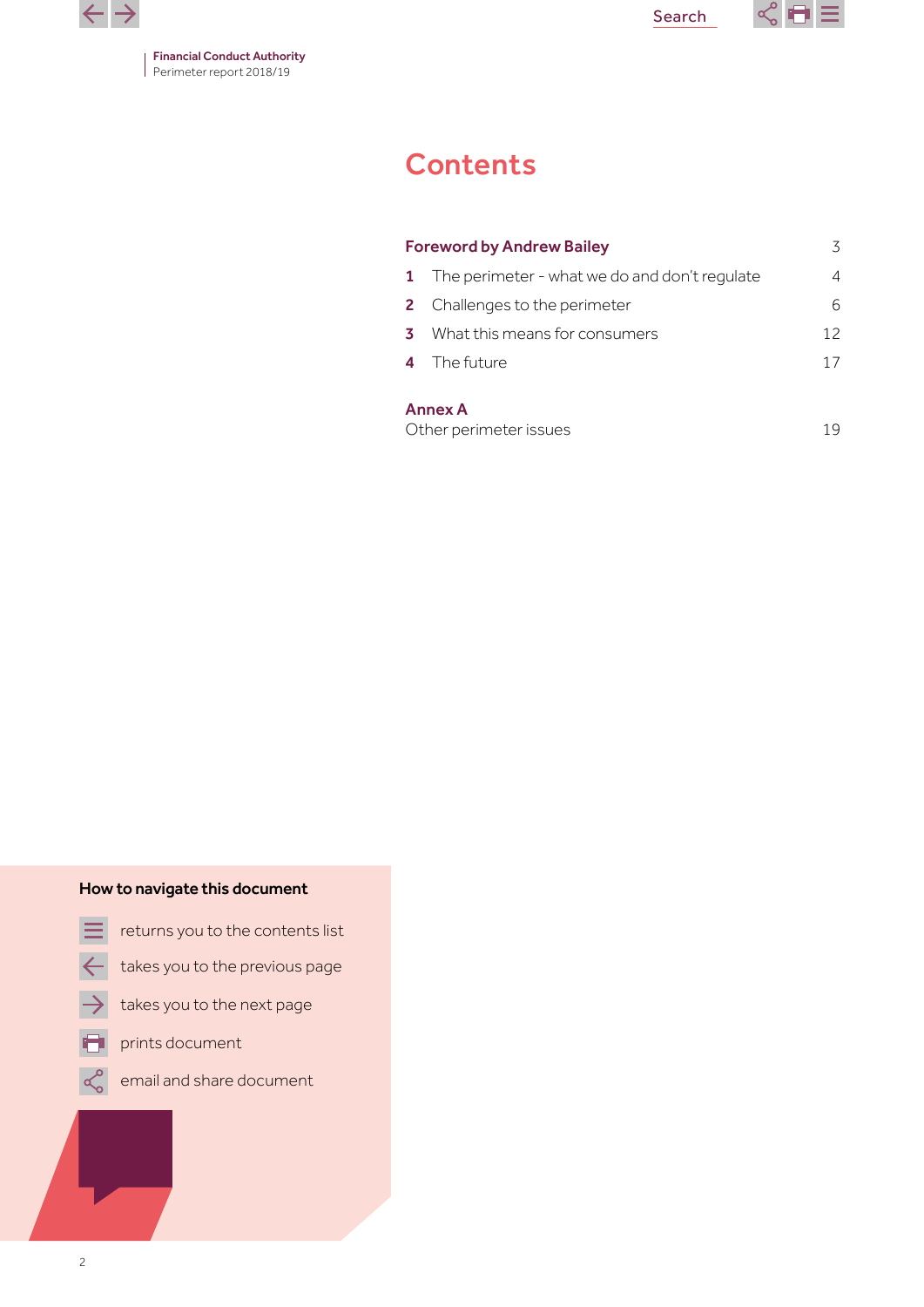<span id="page-2-0"></span>



# Foreword by Andrew Bailey

The question of what and who the FCA regulates is important for users and providers of financial services, and for society as a whole. This boundary is also referred to as 'the FCA perimeter'. The FCA perimeter determines which firms require our authorisation. It also affects the level of protection consumers can expect for the financial services and products they purchase.

A number of factors test the perimeter and it must be kept under constant review. It is tested by the actions of particular firms and how those actions can harm consumers, for instance by firms innovating and creating new product offerings and services and by firms deliberately trying to avoid our perimeter.

This is the first FCA annual perimeter report. It focuses on areas where perimeter issues are most likely to cause harm to UK consumers and markets. We set out how we are responding to this potential harm, either independently or working closely with the Treasury.

The question of the FCA perimeter is particularly important in 2019, for 3 reasons. Firstly, firms operating on the edges of the perimeter have recently caused serious harm to consumers. These firms are damaging public trust in the regulated financial services sector.

Secondly, technology and the use of data are increasing the speed of change in financial services markets. New products can be launched and sold to large numbers of consumers very quickly. Innovative assets and products, such as cryptoassets, may become more common in future, and the perimeter is likely to be tested more often.

Finally, the FCA perimeter is not a single piece of legislation but a patchwork, set at UK and EU level, which creates multi-tiered complex regimes. We may have an opportunity to create a simpler approach post-Brexit. This year we have started to consider the future of regulation to help determine the UK financial services framework after Brexit. The perimeter is a critical part of that work and I hope this report informs the important discussions ahead.

when Ko

Andrew Bailey, CEO, Financial Conduct Authority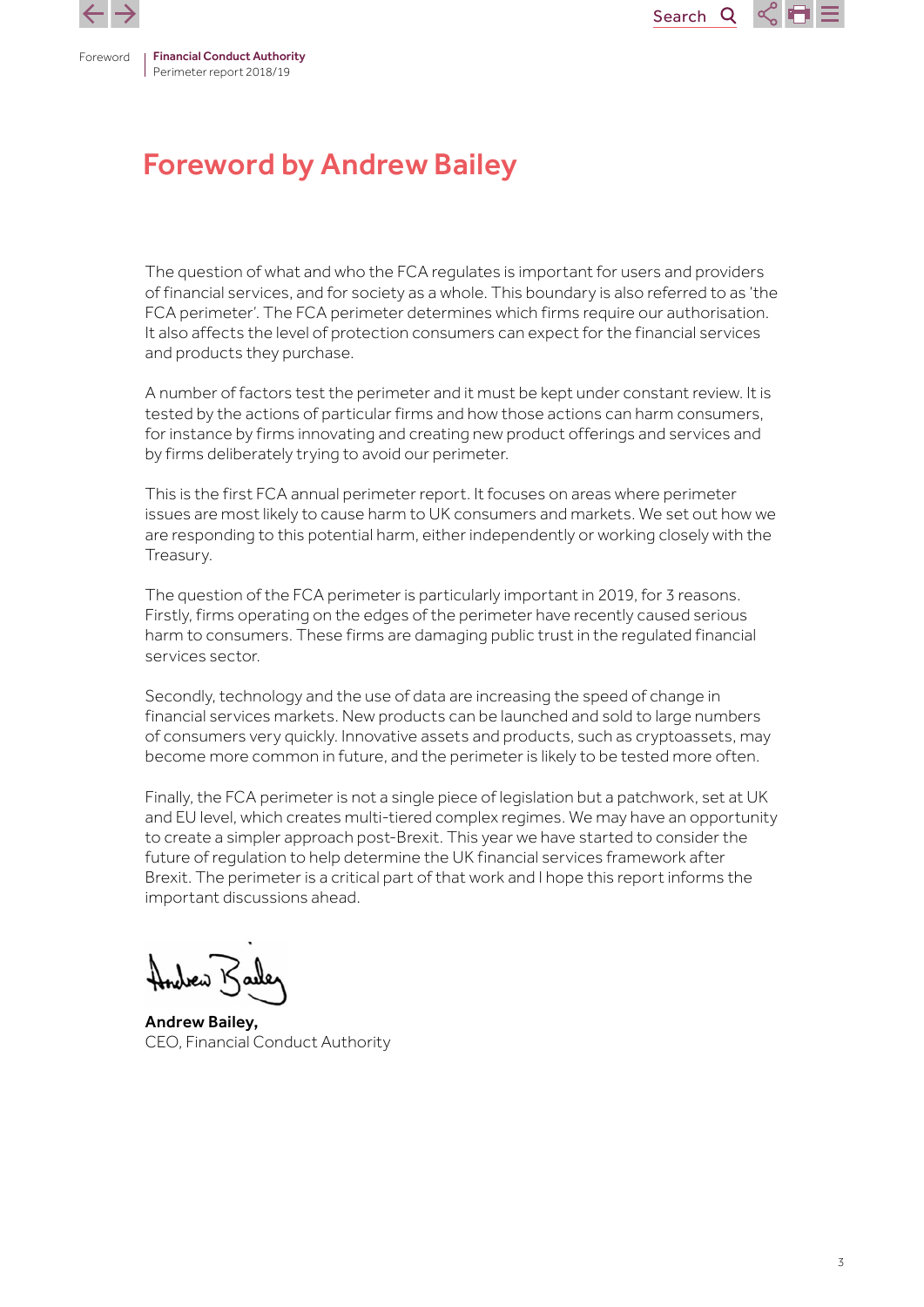

<span id="page-3-0"></span>

# 1 The perimeter - what we do and don't regulate

- 1.1 The FCA has a strategic objective to ensure financial markets function well. As a public body our aim is to serve the public interest by improving the way financial markets work and how firms conduct their business. By doing this, we provide benefit to individuals, business, the economy, and so the wider public interest.
- 1.2 The UK financial services industry is broad, carrying out a wide range of activities for UK and international clients. Some of this activity requires FCA regulation, some of it remains outside our perimeter. The definition of the FCA perimeter – what is and isn't inside it - is ultimately a matter for Government and Parliament to define.
- 1.3 This is the first FCA Annual Perimeter Report. It aims to provide clarity about our role and respond to particular issues that have arisen in the last year. The 2019 report sets out an overview of the perimeter and explains how we manage issues on the edge of it. It also highlights the particular difficulties facing consumers in the retail investment sector. It ends by summarising the specific steps we plan to take and the questions we'll be considering as part of the future of regulation debate.

# What we regulate

- **1.4** The activities we regulate are primarily set out in the Financial Services and Markets Act 2000 (Regulated Activities) Order (the RAO).<sup>1</sup> The RAO contains the financial services activities, known as 'regulated activities', that require our authorisation<sup>2</sup> before firms or individuals can carry them out. The RAO also sets out some regulated activities, such as arranging, advising and dealing, which require authorisation if they relate to particular types of financial products (such as shares, debt instruments, fund units and derivatives). The boundary set by the RAO, and other relevant legislation which sets out activities we regulate, is commonly referred to as the 'FCA perimeter'. The RAO is also key to determining the perimeter of the Prudential Regulation Authority, which we do not address in this report. Firms authorised by us will also carry out activities that do not need authorisation, and we have more limited powers over these activities.
- 1.5 But the RAO regime governing 'regulated activity' is not the only basis for our regulatory responsibilities. Other UK and EU legislation also has a say in defining our perimeter, including, but not limited to, the following:
	- We act as the UK's listing authority. The listing regime applies to firms whether they are authorised under the Financial Services and Markets Act (FSMA) to conduct regulated activities or not. The vast majority of listed companies are not FCA authorised firms.

<sup>1</sup> There are some other regimes which set out activities that we regulate which are set out in other pieces of legislation, such as the Payment Services Regulations for payment services, and the E-money regulation for e-money services

<sup>2</sup> In addition, there are some activities which require a person to obtain a recognition or registration by the FCA before they can carry them out, rather than authorisation.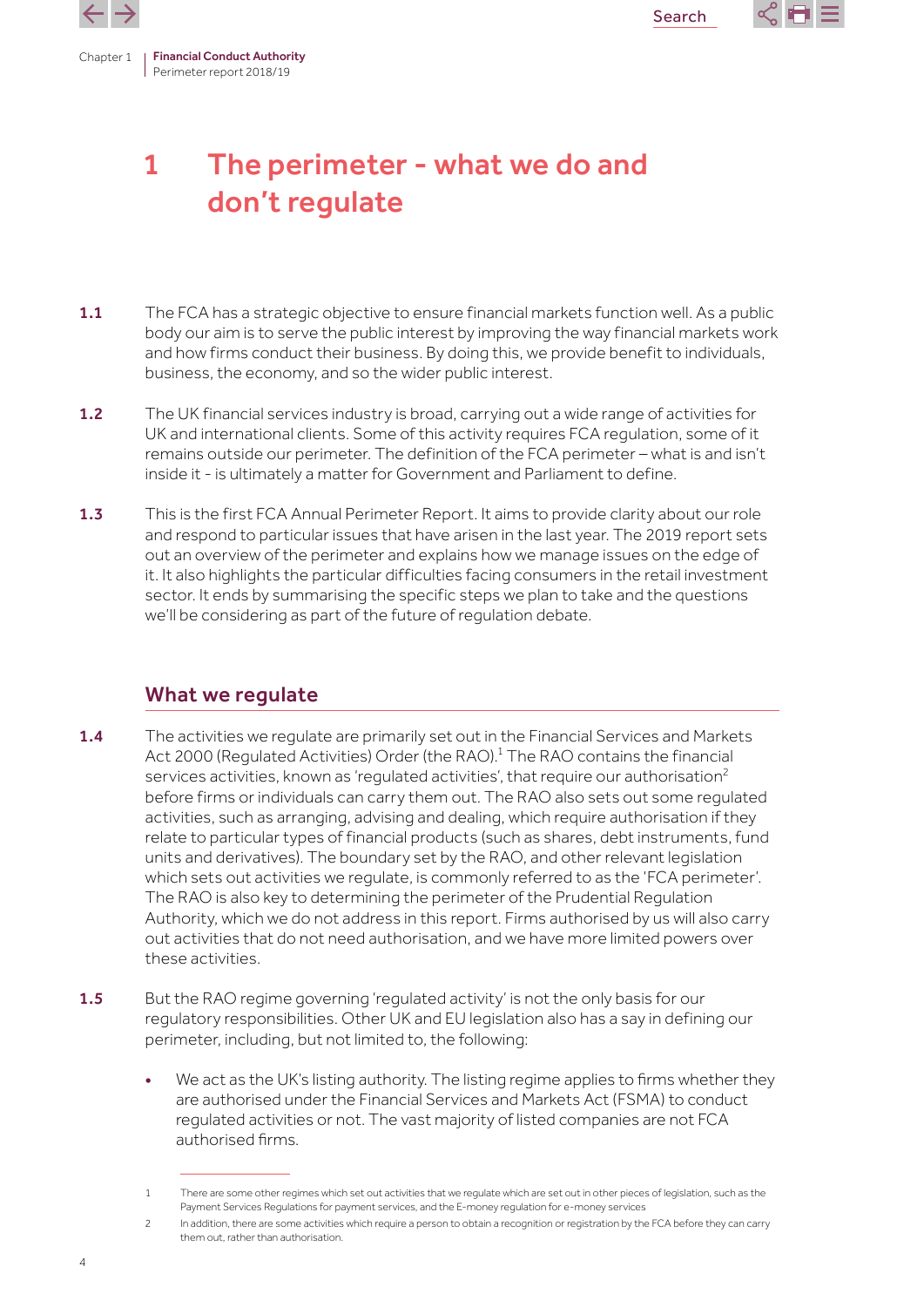

The market abuse regime applies to the behaviour of any person, irrespective of whether they are authorised by us.

**Search** 

Q

- We are also responsible for regulating some entities or conduct under standalone legislation outside the FSMA framework. The Payment Services Regulations, for example, set out a separate regime for registering or authorising payment service providers and give us a different set of responsibilities and powers. Similarly, the Money Laundering Regulations 2017 give us specific responsibilities beyond those we have for authorised firms conducting regulated activities.
- We have a specific objective to promote competition in the interests of consumers and have 'concurrent competition' powers shared by the Competition and Markets Authority (CMA) and other regulators. All these regulators can use these powers to address 'financial services activity' rather than being limited to the regulated activities in the RAO.
- The Financial Promotions Regime requires that most financial promotions should be checked by an FCA-authorised firm for compliance with certain standards set in our rules, in particular that the promotion is clear, fair, and not misleading. But communicating or approving financial promotions is not a regulated activity itself. As a result, our oversight of such activity is limited – there is no requirement to report to us or seek our approval to communicate or approve financial promotions.
- We are able, using injunctive powers, to enforce certain provisions of the Consumer Credit Act 1974, even against unauthorised persons. For example, provisions giving the courts powers for unfair credit relationships, which can also apply to nonregulated credit agreements.
- 1.6 This description is necessarily a simplified version of the perimeter, and there are a wide range of exclusions and exemptions we do not cover here. But it is clear that the boundary between what we do and do not regulate is complex. It is not set out in a single piece of legislation, but is an amalgamation of UK and EU legislation that has developed over time. We regulate different activities for different purposes, with different powers and tools.
- 1.7 Where activity lies outside the scope of financial conduct regulation, our rules will generally not regulate the conduct between those parties. Depending on the nature of the parties and circumstances, there may be other consumer protection legislation or other legal duties, such as fiduciary duties, which apply to the relationships between the parties.
- 1.8 But in respect of the contractual relationship between the parties themselves, there is no general principle in English contract law that parties must act in good faith towards each other. As a result, depending on other legal protections or standards which may apply, firms interacting with consumers outside our perimeter may not be restricted from putting their own commercial interests ahead of their consumers.

# Challenges to the perimeter

- 1.9 The perimeter is a highly complex and multi-tiered regime. This gives rise to 3 broad challenges, which we cover in more detail in Chapter 2:
	- consumer confusion over how they are protected
	- firm activity outside the perimeter affecting our public interest objectives
	- swiftly evolving markets and business models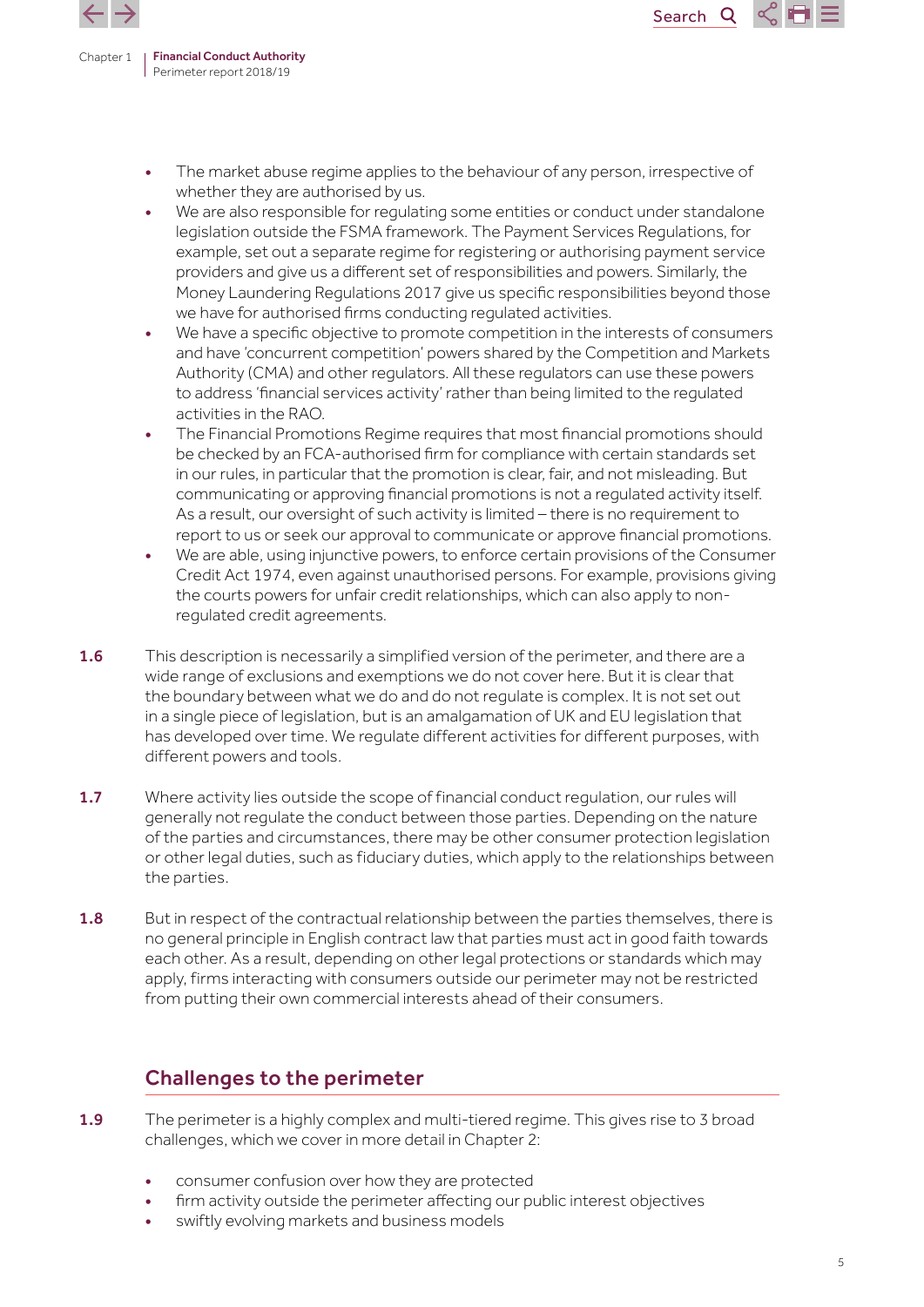

<span id="page-5-0"></span>

# 2 Challenges to the perimeter

- 2.1 The question of what we should regulate of where to draw the line between services where users will benefit from our regulation – is inevitably complex. This boundary can be difficult for consumers to understand. Some firms will try to act on the edge of the perimeter, to avoid regulation while conducting activities that are similar to, or affect, regulated activities. Markets also change and adapt, so new products and services are launched that do not easily fit within legislative categories.
- 2.2 Our response to these challenges is threefold:
	- We aim to clarify our role and improve consumers' understanding of the protections they have, and firms' understanding of their obligations.
	- We aim to monitor activity that is at the edge of the perimeter, take action including enforcement action - when we can and make recommendations to the Treasury to change or adapt relevant legislation setting the perimeter. However, where the perimeter is currently set by EU legislation, the UK currently has limited flexibility to make changes unilaterally.
	- We horizon-scan future market developments and work with the Treasury and the Bank of England to ensure heathy innovation can occur while maintaining safeguards.

# Consumer confusion about how the perimeter works

2.3 The complexity of the perimeter can create uncertainty and ambiguity for consumers and firms. This uncertainty relates both to our role, where we aim to stop harm from happening, and also to the safety net of redress, which ensures consumers are protected when things do go wrong. See Chapter 3 for more information on how redress relates to the perimeter.

#### Our role

- 2.4 We have some powers over FCA authorised firms when they conduct unregulated activities, but they are generally more limited than our powers with respect to firms' regulated activities. For example, our principles can be applied to unregulated activities in certain circumstances. Similarly, we may be able to take action under the Senior Managers &Certification Regime (SM&CR) againstindividuals for activities outside the perimeter.
- 2.5 However, we do not actively supervise or intervene in activity or markets outside the perimeter to the same extent as we do inside it. Doing so would ignore the clear choice expressed in legislation, by successive parliaments and governments, about the degree of regulatory scrutiny expected, and would be an inappropriate use of our resources.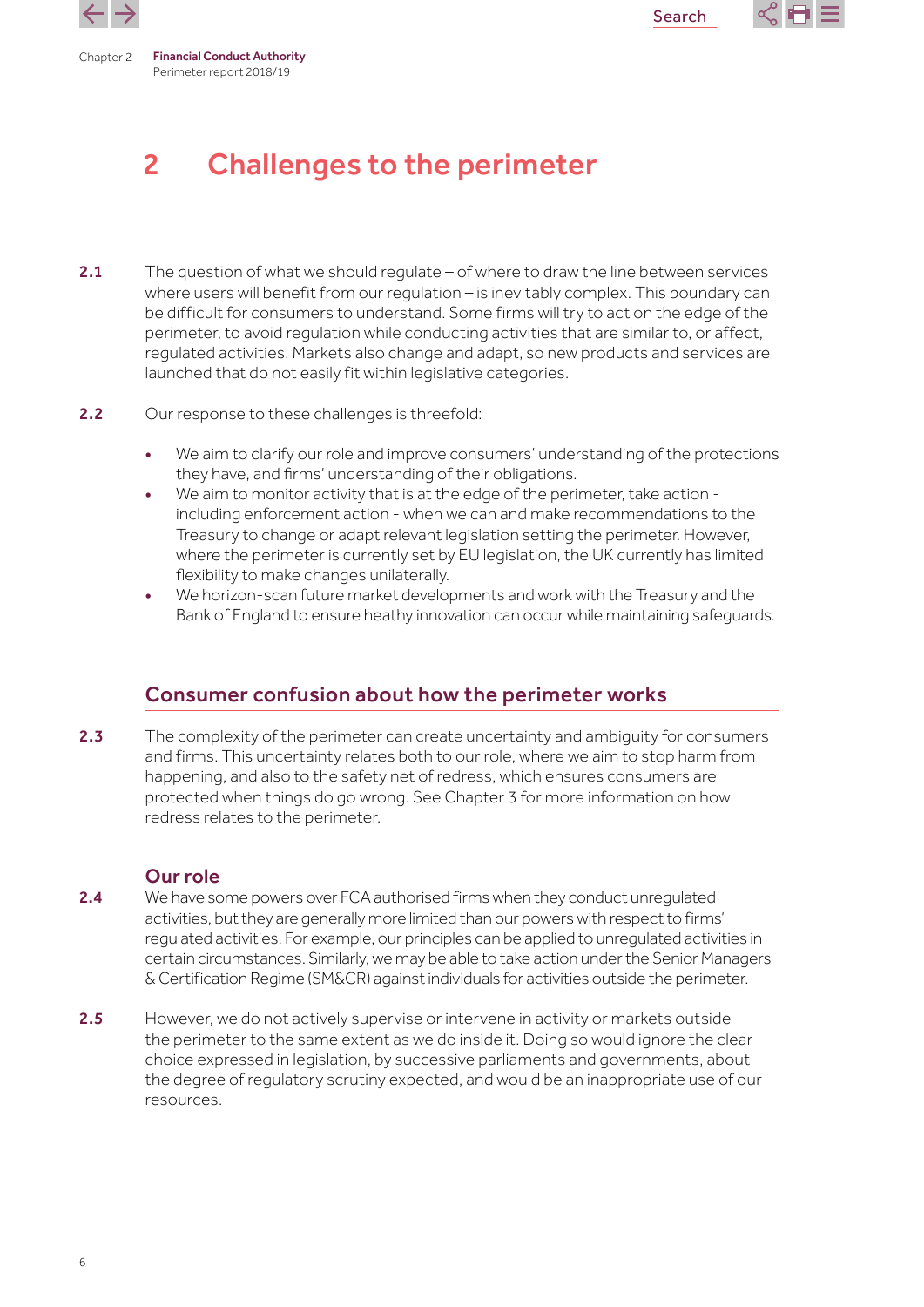



2.6 Currently, the perimeter determines the amount and type of information that firms must send us. Unauthorised firms are not generally required to provide us with information about their activities or finances. Firms we authorise are inside the perimeter for their regulated activities, but do not generally have to provide us with the same level of information about their unregulated activities. So, if we do choose to take action in respect of unregulated activity, it is likely to be on a reactive basis after we find a specific problem. In that regard, intelligence that stakeholders proactively pass to us is important.

Search

 $\mathbf{O}$ 

- 2.7 Our Mission explains that we are more likely to act if we become aware that the unregulated activity is illegal or fraudulent, has the potential to undermine confidence in the UK financial system, or is closely linked to, or may affect, a regulated activity.
- 2.8 We give an example of how this operates in practice below.

#### Box A: XYZ Vet

XYZ are vets, but are also authorised by us because they arrange pet insurance. For the insurance distribution activity, we authorise the firm, approve its senior managers, set minimum standards and rules it must follow and receive regular reporting from it. Consumers may refer complaints about the insurance to the Financial Ombudsman Service and, if the firm fails, may also be able to refer claims to the Financial Services Compensation Scheme (FSCS).

But being a vet in itself is not a regulated activity. If we find out there is fraudulent activity in a veterinary practice, we may decide that the firm is not fit and proper to conduct the regulated insurance distribution services. In this scenario, we would consider removing their authorisation and prohibiting senior management. However, we would not pre-emptively monitor this unregulated activity. And consumers would not be able to access the Financial Ombudsman Service or the FSCS in relation to the veterinary service itself.

#### Action we are taking

We are taking 5 broad actions to clarify understanding around the perimeter:

- Our Handbook includes guidance on the perimeter, in the [perimeter](https://www.handbook.fca.org.uk/handbook/PERG.pdf)  [guidance](https://www.handbook.fca.org.uk/handbook/PERG.pdf) manual. We will continue to update this guidance on a regular basis, in response to particular perimeter issues.
- We will publish an annual perimeter report.
- Through our supervisory interactions with firms, we are discussing their activities and how they sit in relation to the perimeter.
- Where appropriate, we are taking enforcement action regarding breaches of the perimeter and publish details of these cases to foster understanding and act as a deterrent.
- We are also working with the Financial Ombudsman Service, the FSCS, industry and consumer groups to develop an online disclosure system to help consumers understand what protections are in place. The system will take account of digital distribution channels and behavioural science.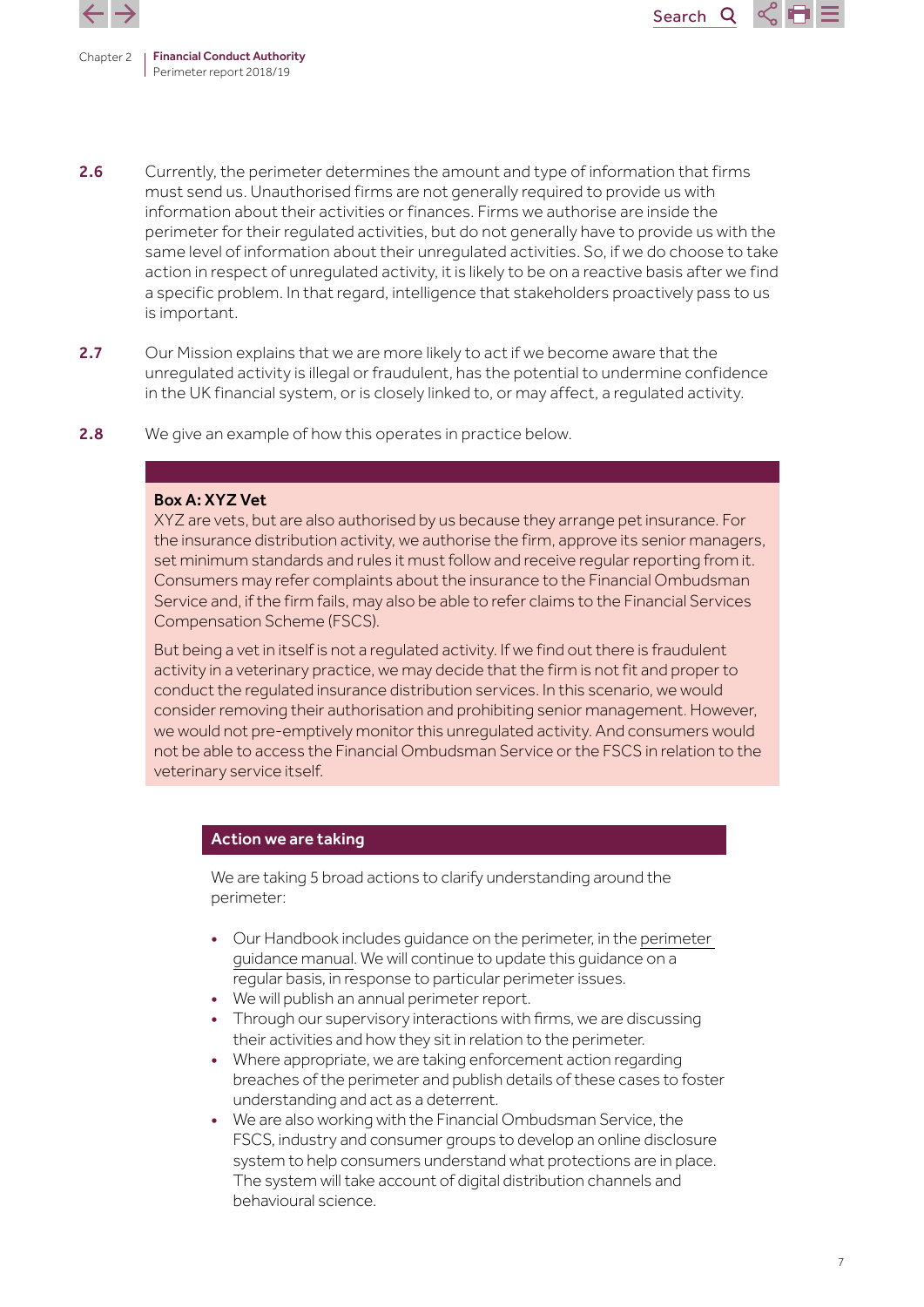



# Impact of firm activity outside the perimeter

2.9 Firms do not have to be authorised to carry out activity related to financial services that is not classified as a regulated activity under the RAO or other relevant UK or EU legislation. Authorised firms can also carry out unregulated activity, and this may be confusing to consumers, particularly if our name and logo are displayed by the firm. Even if these activities are legal, with firms trying to offer a fair service, they can harm consumers and damage firms inside the perimeter. And if firms are acting fraudulently, or using an exemption to exploit customers, this can cause severe and widespread harm. We discuss some examples below:

#### Pre-paid funeral plans

2.10 Pre-paid funeral plans allow people to pay in advance for the cost of their funeral. The main benefit is that the customer's estate is then protected from inflationary price increases in the time between the customer buying the plan and their death. However, we are concerned that the conduct of some of the firms providing these plans may harm consumers. If firms in this sector fail, there will also be significant consumer impact. But no firms providing such plans are currently authorised, because of an exclusion in the RAO.

#### Action we are taking

We believe the perimeter should be extended because of the negative impact these firms can have on consumers. The Treasury is already acting on this issue and has published proposals to remove this exclusion from the RAO so that funeral plans will fall within our remit.

#### Unregulated Introducers

2.11 These firms contact consumers with offers of free pension reviews. This is not regulated advice, but we have evidence these reviews can be instrumental in consumers deciding to transfer out of defined benefit pensions, potentially losing major benefits in the process, such as in the British Steel case.

#### Action we are taking

If an unauthorised introducer is offering investment advice, then it is likely to be carrying out regulated activities in contravention of FSMA. If we suspect serious misconduct has occurred, we investigate it.

In order to further protect consumers, the Government has recently introduced a pensions cold calling ban, which came into force on 9 January 2019. The ban prohibits all cold-calling in relation to pensions, except where: i) the caller is authorised by us, or the trustee or manager of an occupational or personal pension scheme, and ii) the recipient of the call consents to calls, or has an existing relationship with the caller. In terms of the protection offered by the pensions cold calling ban, there is a broad definition of 'direct marketing in relation to pensions' in the regulation. This captures the marketing of any investment product, not only conventional pension products, to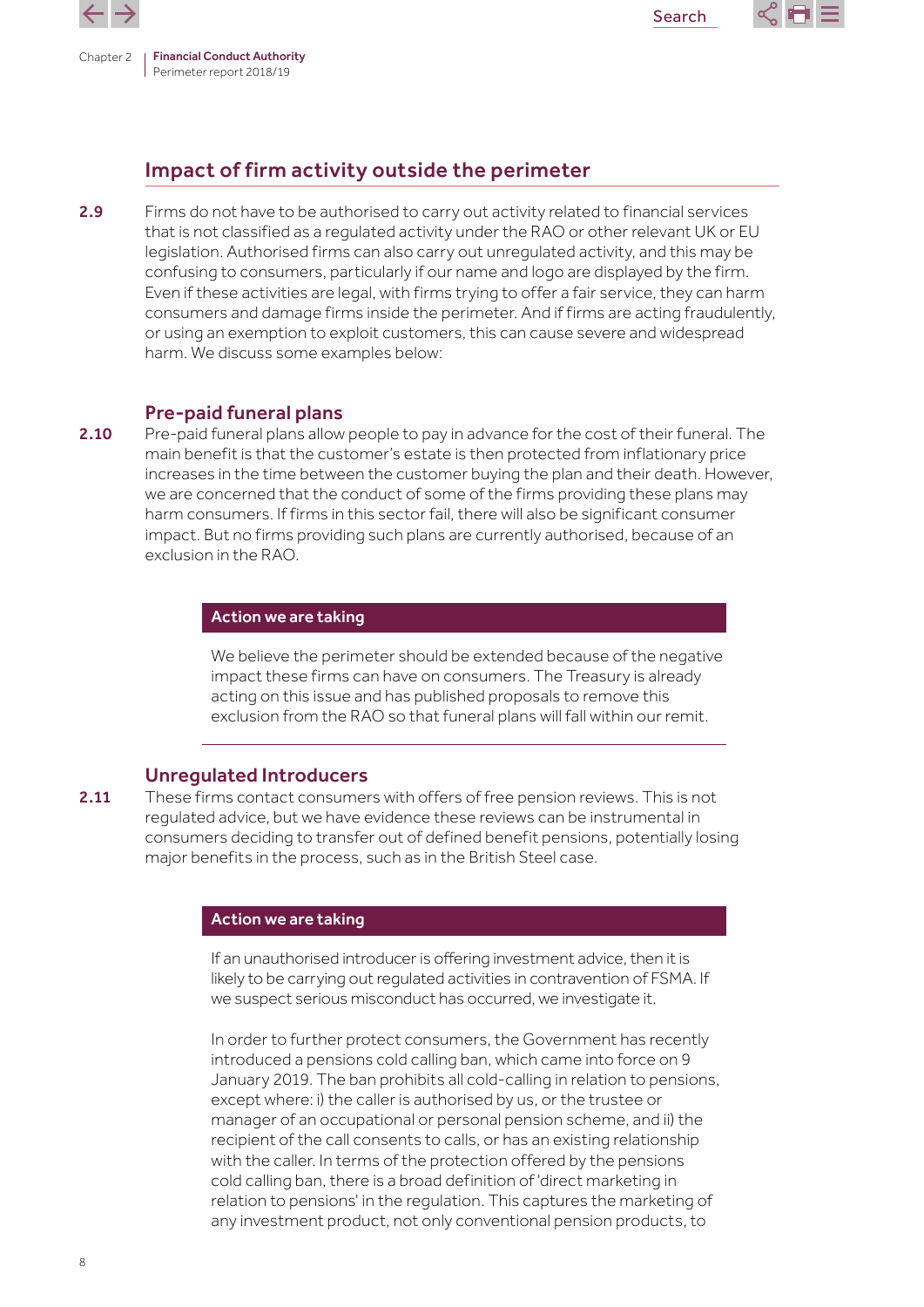

be acquired using pensions funds. The Information Commissioner's Office (ICO) is the enforcement body of the ban, and we are working closely with the ICO where breaches of the rules by FCA-authorised firms are identified.

Search

#### Unregulated mortgage book purchasers

2.12 These are firms that are not authorised for lending which have purchased books of mortgages from lenders. These firms are still required to have an FCA authorised administrator. However, depending on how the sale is structured, this may still not be sufficient for us to deliver the same level of protection as for consumers that have mortgages with regulated firms. In addition, mortgage book purchasers who do not have lending permissions are not able to offer new products to their customers, some of whom may be unable to switch mortgage.

#### Action we are taking

We are now consulting on changes to our rules to ensure that they do not stop consumers switching to a more affordable mortgage. These changes will enable active regulated mortgage lenders to make more proportionate affordability assessments for consumers whose payments are up-to-date and want to borrow the same amount or less. This could allow customers whose current mortgage is with an unregulated lender to access a more affordable external remortgage option that was previously unavailable.

#### Investment consultants and proxy advisors

2.13 These firms provide unregulated services that can significantly influence the investment strategies of asset owners and asset managers. Investment consultants advise pension fund trustees on issues such as asset manager selection, while proxy advisors issue voting advice and recommendations.

#### Action we are taking

In our Asset Management Market Study, we identified serious competition concerns with investment consultancy and fiduciary management. We referred these sectors to the CMA for a detailed investigation. The CMA recommended that investment consultancy services should be brought within the FCA supervisory remit, and the Treasury plans to consult to bring these services into our perimeter.

Issuer companies and investor firms have raised concerns with us about proxy advisors' conduct and conflicts of interest. The revised EU Shareholder Rights Directive aims to address these by imposing new disclosure requirements on these advisers. In the regulations that implement the Directive provisions in the UK, the Treasury has given us the role of enforcing these disclosures.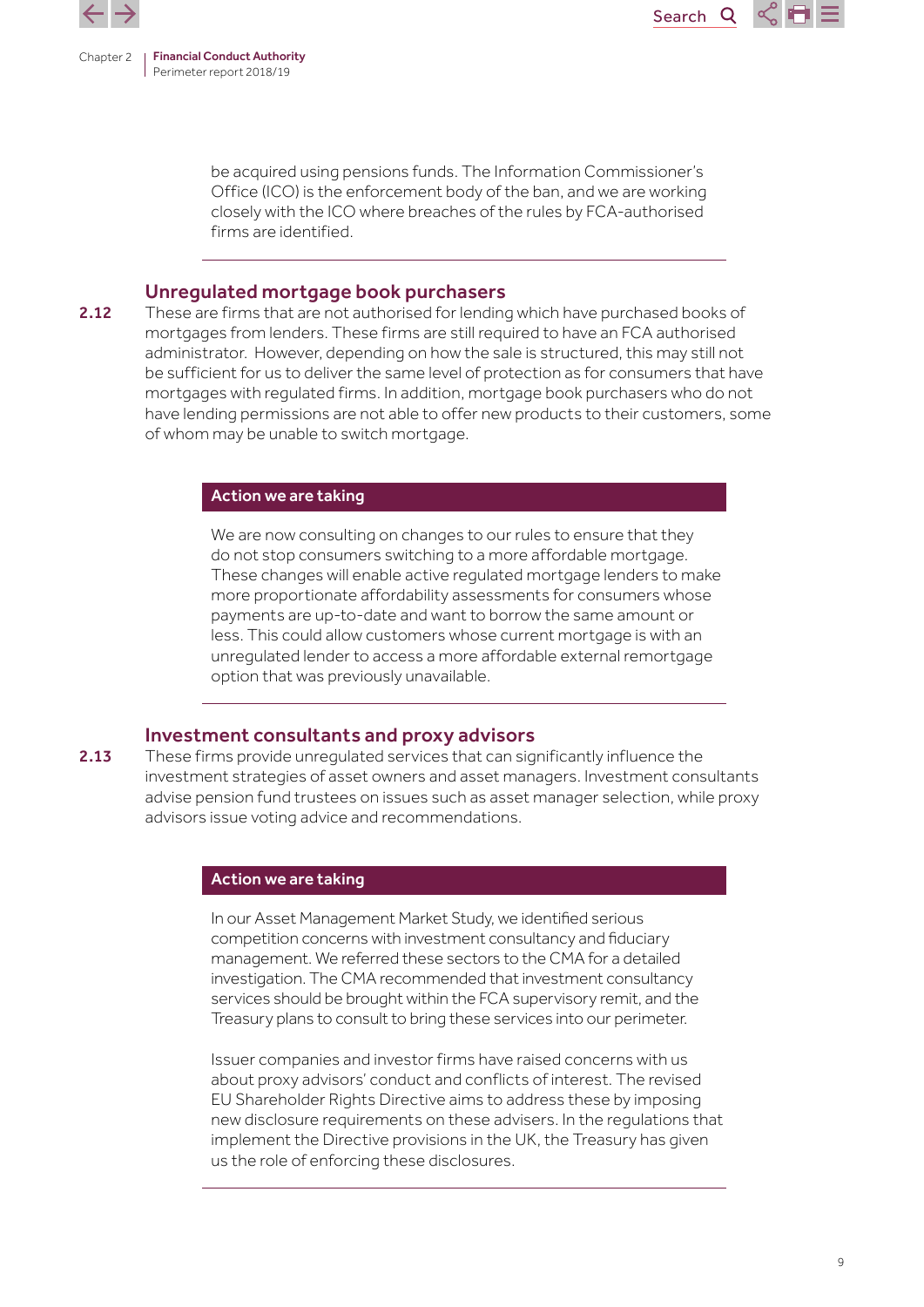

Chapter 2 | Financial Conduct Authority Perimeter report 2018/19



### Swiftly evolving markets and business models

- 2.14 Technology is dramatically changing the markets we regulate, and having a major impact on the perimeter. New challenges are created as financial services are increasingly delivered online and we have had to adapt our Handbook and regulatory approach to keep pace.
- 2.15 This constant evolution can deliver significant consumer benefits, as new products meet genuine consumer needs or improve customer service. However, they may not easily fit into the specific categories set out in legislation. In response, we engage with innovative firms through our Innovation Division and aim to anticipate and shape future developments. We discuss 4 priority areas below.

#### Delivering financial services digitally

2.16 Digital channels enable firms to create, market and sell financial services products very quickly. This means that the speed at which harm can be caused by a misleading or unfair financial promotion has greatly increased. Internet or social media adverts reach millions of people in an instant, challenging our ability to detect and act against misleading adverts. Historically, we asked traditional media to voluntarily remove adverts we believed to be fraudulent. This is harder to achieve with internet service providers. We address this with warnings on our own website, but this is clearly not as effective as taking down promotions.

#### Action we are taking

We are considering how the Financial Promotions Regime can become more effective in a digital age. This may include consideration of additional powers for us in respect of internet service providers.

We are also developing and deploying automated tools for detecting online market developments, such as new products or practices that pose potential risks to our objectives.

#### Cross-border challenges

- 2.17 These challenges are exacerbated when firms conduct financial activity both online and cross-border. This makes it easier for firms to choose between different regulatory regimes to avoid regulation and operate under the least stringent rules (known as 'regulatory arbitrage').
- 2.18 An example of this is selling binary options to retail consumers. In April 2019, we brought in rules to immediately stop selling, marketing or distributing all binary options to UK retail consumers. However, these consumers can still buy binary options if they request them from a third country firm (so-called 'reverse solicitation'), rather than the firm approaching the consumer.

#### Action we are taking

We are closely involved with initiatives to better align international approaches to common policy and regulatory issues, including those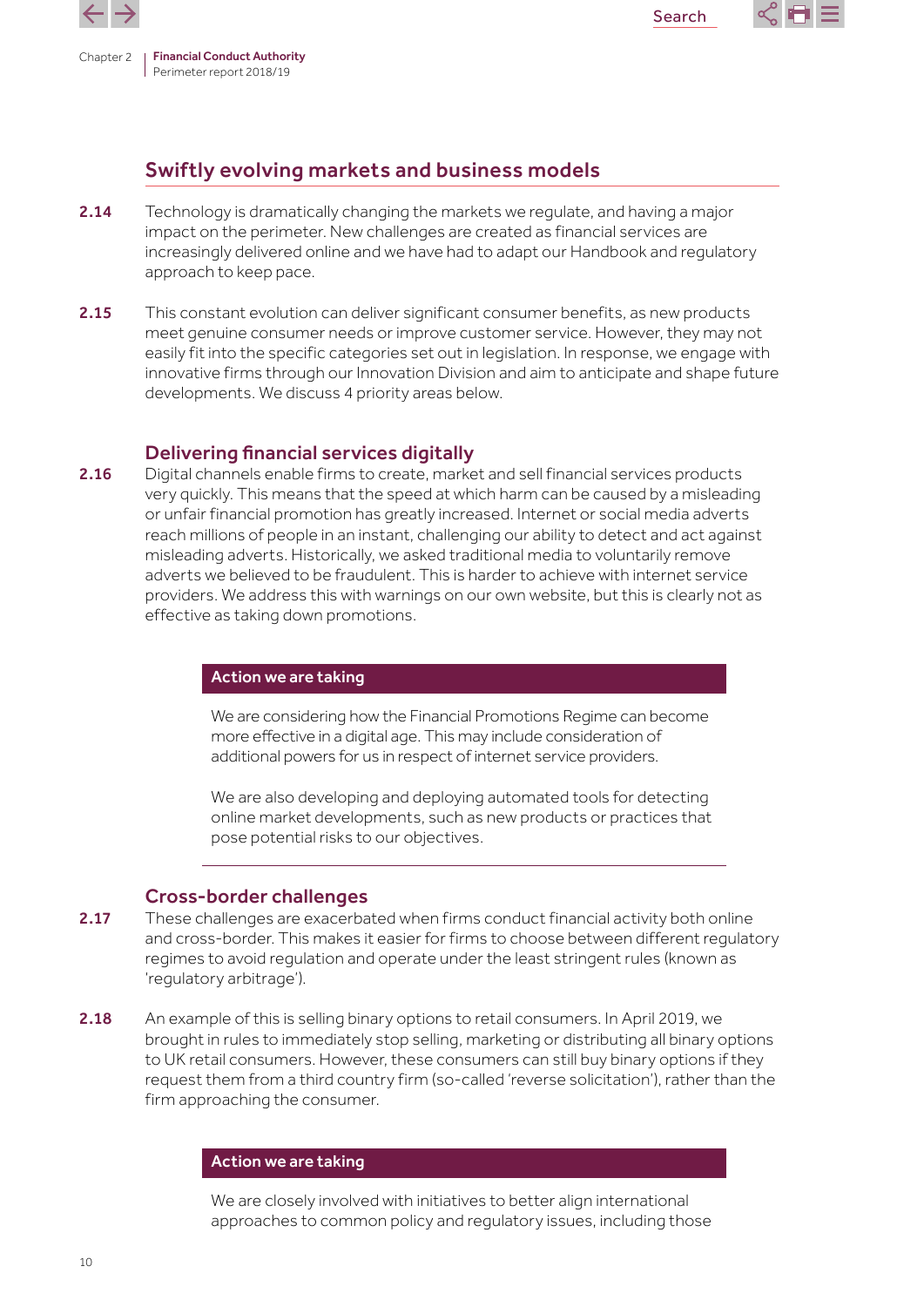



that may affect the perimeter. By sharing experiences and lessons learned, we are better able to assess whether the perimeter is fit for purpose, and sufficiently future-proofed to deal with these new delivery channels.

#### **Cryptoassets**

- 2.19 Cryptoassets have developed over the past decade due to major technological advancement. Although this market in the UK is still relatively small, the intangible nature of many cryptoassets presents challenges to the regulatory perimeter. Cryptoassets can display different characteristics through their life and be used for different functions, which can create uncertainty as to which cryptoassets already fall within the perimeter.
- 2.20 There are also challenges in identifying whether the existing perimeter is fit for purpose to manage the potential harm cryptoassets pose. The Treasury will consult this year on cryptoassets currently outside the perimeter.

#### Action we are taking

We consulted in January 2019 on draft perimeter guidance and will publish finalised guidance in summer 2019. We also announced that we will consult later in 2019 on a potential ban on the sale to retail consumers of products (for example, derivatives) referencing some cryptoassets that are outside the regulatory perimeter.

#### Technology companies entering the financial services sphere

- 2.21 While FinTechs are financial services firms aiming to use technology to deliver products in a more efficient and consumer friendly way, technology companies themselves are increasingly pushing into financial services.
- 2.22 Large technology companies, such as social media platforms and online retailers, are considering or have already made steps towards providing financial services in various ways. Some of these have never previously engaged in financial services activities. The market power of these companies could create a significant impact on financial services consumers. This impact could be both from providing regulated activities, such as payment or banking services, and from other activities outside the regulatory perimeter.
- 2.23 The boundary between providing mostly unregulated technical infrastructure to deliver financial services and providing regulated activities is increasingly narrowing. This also raises questions around whether financial regulators have the necessary tools and techniques to effectively oversee those organisations.

#### Action we are taking

This is an area we are heavily engaged with and one that we continue to monitor very closely. As part of this we will be publishing a call for input on Open Finance later this year which will look at how the principles of Open Banking, such as those relating to data sharing, can be applied across financial services.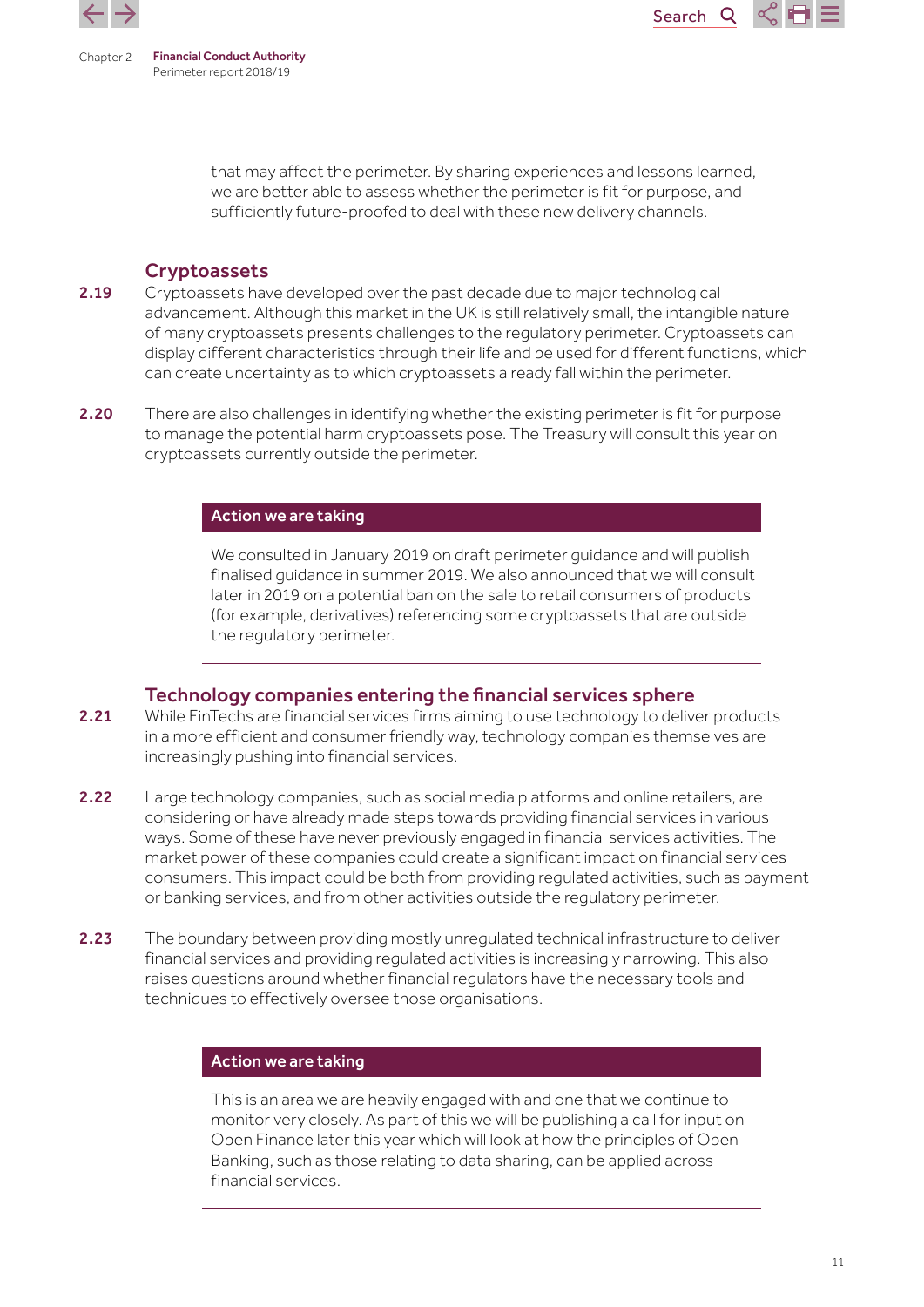

<span id="page-11-0"></span>

Chapter 3 | Financial Conduct Authority Perimeter report 2018/19

# 3 What this means for consumers

- 3.1 In Chapters 1 and 2, we set out the legal definitions of the perimeter and our role. In practice, consumers can find it difficult to understand the perimeter. It is particularly difficult in respect of the retail investment market, especially when an authorised firm offers both regulated and unregulated services. It can also be particularly hard for a consumer to know which is which, even when firms meet all their disclosure requirements and are clear about the relevant consumer protections. When firms break our rules, or carry out fraud, it becomes virtually impossible for consumers to make the distinction.
- 3.2 We do not operate a zero-failure regime. Consumers will sometimes suffer loss because of the way the market performs. However, if they suffer loss because they have been treated unfairly, then they may in some cases be able to get compensation.
- 3.3 In this chapter, we explain what consumers should expect from us and what protection may be available to them if something goes wrong. We then provide examples of how this applies to a particular activity, a particular firm and a particular product.

### Giving consumers confidence

- 3.4 When dealing with an FCA-authorised firm in respect of a regulated activity, consumers can take confidence that we have undertaken a variety of regulatory actions. These include:
	- authorising the firm for those activities
	- approving the individuals running the firm
	- setting standards and rules these firms and individuals must follow
	- receiving regular reports about these activities
	- acting on intelligence about problems
	- proactively supervising larger firms
	- taking enforcement action with respect to breaches
- **3.5** These activities are not designed to create a zero-failure regime. Problems do occur and consumers may be able to complain to the Financial Ombudsman Service or access compensation through the FSCS.
- 3.6 Consumers get less protection from us in respect of unregulated activities. We do significantly less proactive work to prevent things from going wrong. As stated in Chapter 2, we apply a higher test before responding to information about unregulated activities compared to regulated activities.

### Redress

3.7 The Financial Ombudsman Service's compulsory jurisdiction generally covers complaints against respondents (including firms) about regulated activities, and also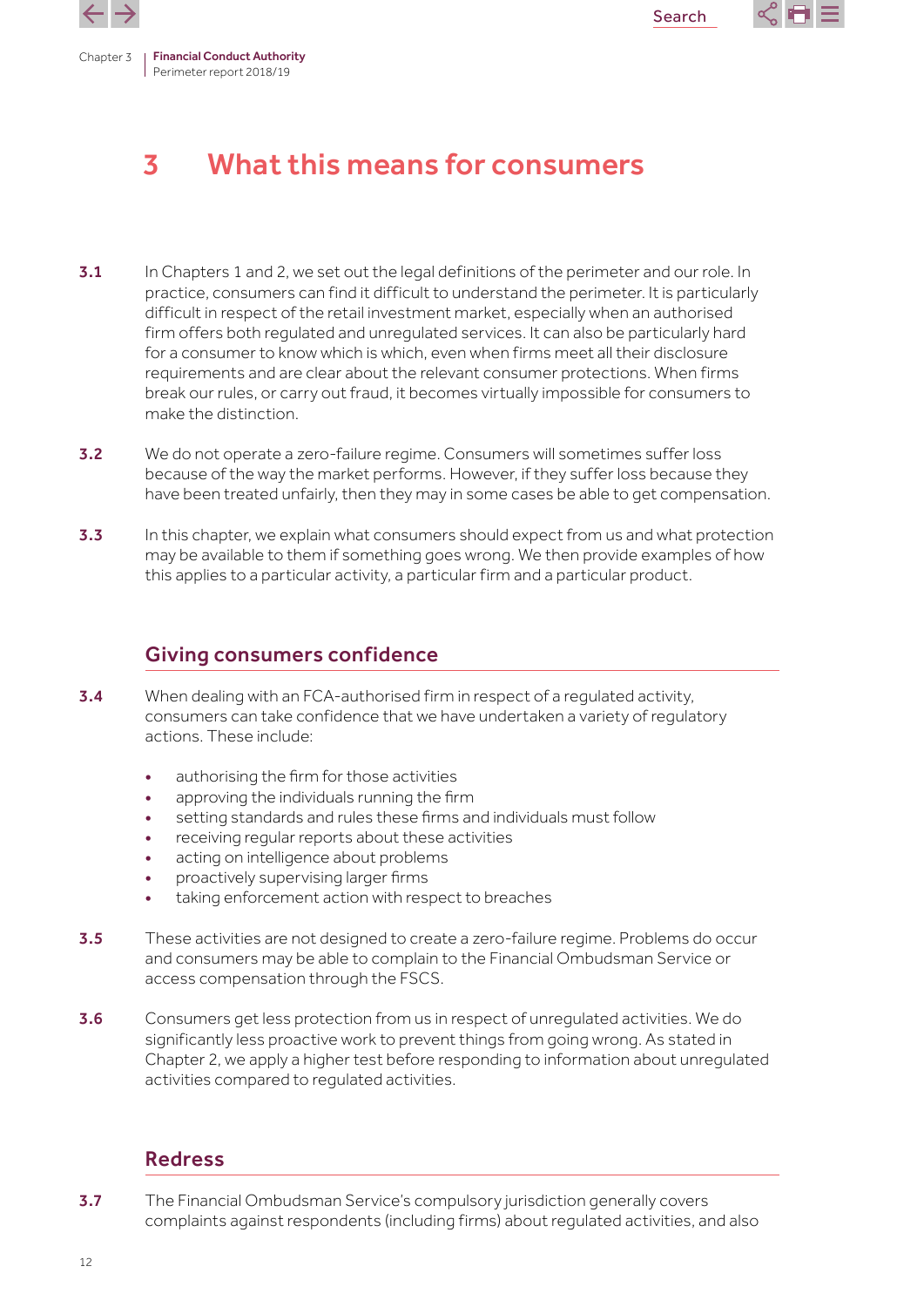



**Search** 

other activities which are listed at DISP [2.3.1R](https://www.handbook.fca.org.uk/handbook/DISP/2/3.html) – for example lending money secured by a charge on land and activities ancillary to regulated activities.

3.8 The FSCS is the compensation scheme of last resort for customers of UK-authorised financial services firms that can't meet claims against them. FSCS protection applies to protected claims in connection with an activity which is regulated, but it does not apply to all regulated activities. For example, most consumer credit activities are not covered by the FSCS. There are also limits to the FSCS coverage in any particular case.

### Activity example – financial promotions

- **3.9** The Financial Promotions Regime limits who can make financial promotions. FCA authorised firms can communicate financial promotions, and can also approve financial promotions for communication by non-regulated firms.
- **3.10** Authorised firms are required to ensure that the financial promotions they approve and communicate are fair, clear and not misleading. In addition, authorised firms need to check whether the product or service being promoted is subject to more specific requirements, for example:

| <b>Securities</b>                    | <b>Marketing Restrictions</b>                                                                                                                                                        |
|--------------------------------------|--------------------------------------------------------------------------------------------------------------------------------------------------------------------------------------|
| Non-readily realisable securities    | Direct offer promotions (through which the<br>investor can immediately proceed to make the<br>investment if they choose) must only be made to<br>consumers meeting certain criteria. |
| Non-mainstream pooled<br>investments | Generally only marketable to investors who<br>are sophisticated, high net worth, or non-retail<br>investors.                                                                         |

- **3.11** We do not approve financial promotions ourselves; the responsibility is on the authorised firm to check that the promotion is compliant. However, if we become aware of financial promotions which do not in our view meet our standards, we ask firms to withdraw them.
- **3.12** Generally speaking consumers are not able to complain to the Financial Ombudsman Service or apply for compensation from the FSCS against an authorised firm which failed to comply with these standards if all they did was approve the financial promotion, that is, if no regulated activity was carried out by that firm for that consumer. However, consumers may be able to use:
	- a. the Financial Ombudsman Service if the approval of the financial promotion was part of – or was ancillary to – a regulated activity (eg arranging the sale of bonds).
	- b. the FSCS if the customer's claim, arising partly from the financial promotion, was ancillary to a protected regulated activity (eg advising on the purchase of shares).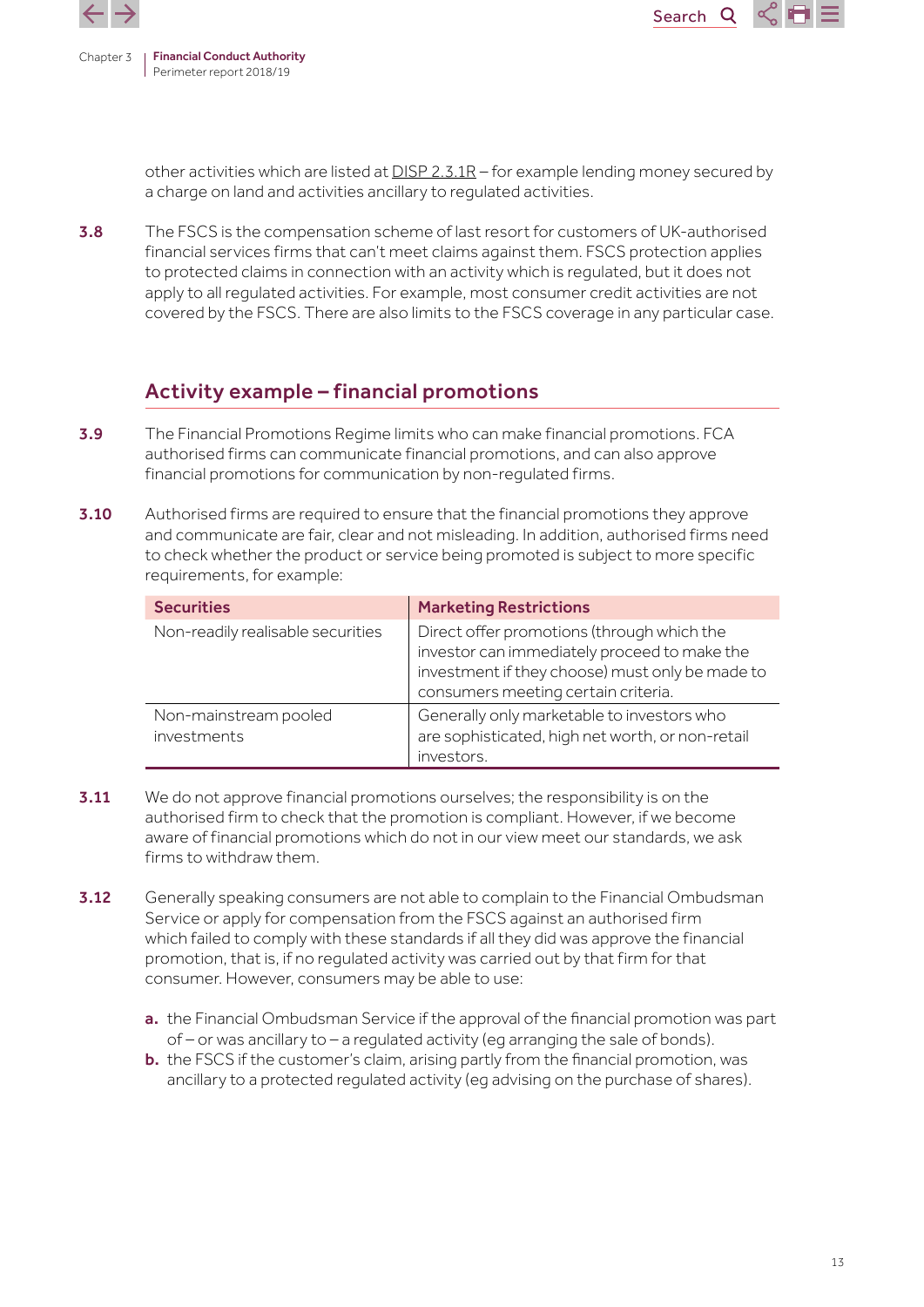



# Firm example - XYZ Advisors

3.13 The following example is for a hypothetical firm, XYZ Advisors. XYZ is an authorised firm conducting regulated activities but also offering other services. This example does not imply XYZ has done anything wrong.

#### Box B: XYZ Advisors

Mr and Mrs Patel engage XYZ Advisors to help them make financial choices.

- As part of their service, XYZ Advisors make a personal recommendation to Mr and Mrs Patel, on the merits of investing in a particular financial product. A personal recommendation is one the firm present as suitable to the customer to whom it is made, or based on a consideration of the circumstances of the customer. For the purposes of this example, this is a regulated activity. The recommendation must be suitable for Mr and Mrs Patel and take into account their personal financial situation and goals. As the advice is a regulated activity, Mr and Mrs Patel will usually be eligible to complain to the Financial Ombudsman Service. If XYZ Advisors is declared in default and Mr and Mrs Patel have a claim against XYZ relating to the personal recommendation, the FSCS may be able to compensate them for that claim.
- Mr and Mrs Patel hold money in a regular savings account. At a later date and separate to the initial advice above, XYZ Advisors also recommend the couple invest by buying a second property as a buy-to-let investment, a suitable recommendation for Mr and Mrs Patel, and arrange for the investment to occur. This does not constitute either regulated investment advice or regulated arranging as the activity does not involve a regulated financial product. The advice is not given as ancillary to any activity under DISP 2.3.1R. No Financial Ombudsman Service or FSCS protection is available.
- 12 months later, XYZ make a specific recommendation that Mr and Mrs Patel buy shares in a property development company. This would constitute regulated investment advice as the information is about a particular regulated financial product. As the advice is a regulated activity, Financial Ombudsman Service or FSCS protection may be available.
- 3.14 So consumers need to take various factors into account to decide whether a service is classified as regulated investment advice, with the associated consumer protections, or not. The answer will depend on the specific nature of the service provided and it will not always be easy for consumers to identify.
- **3.15** We are currently reviewing the Retail Distribution Review and the Financial Advice Market Review (which includes measures to clarify the advice boundary). As part of this evaluation, we will consider how well the current landscape is meeting consumer needs.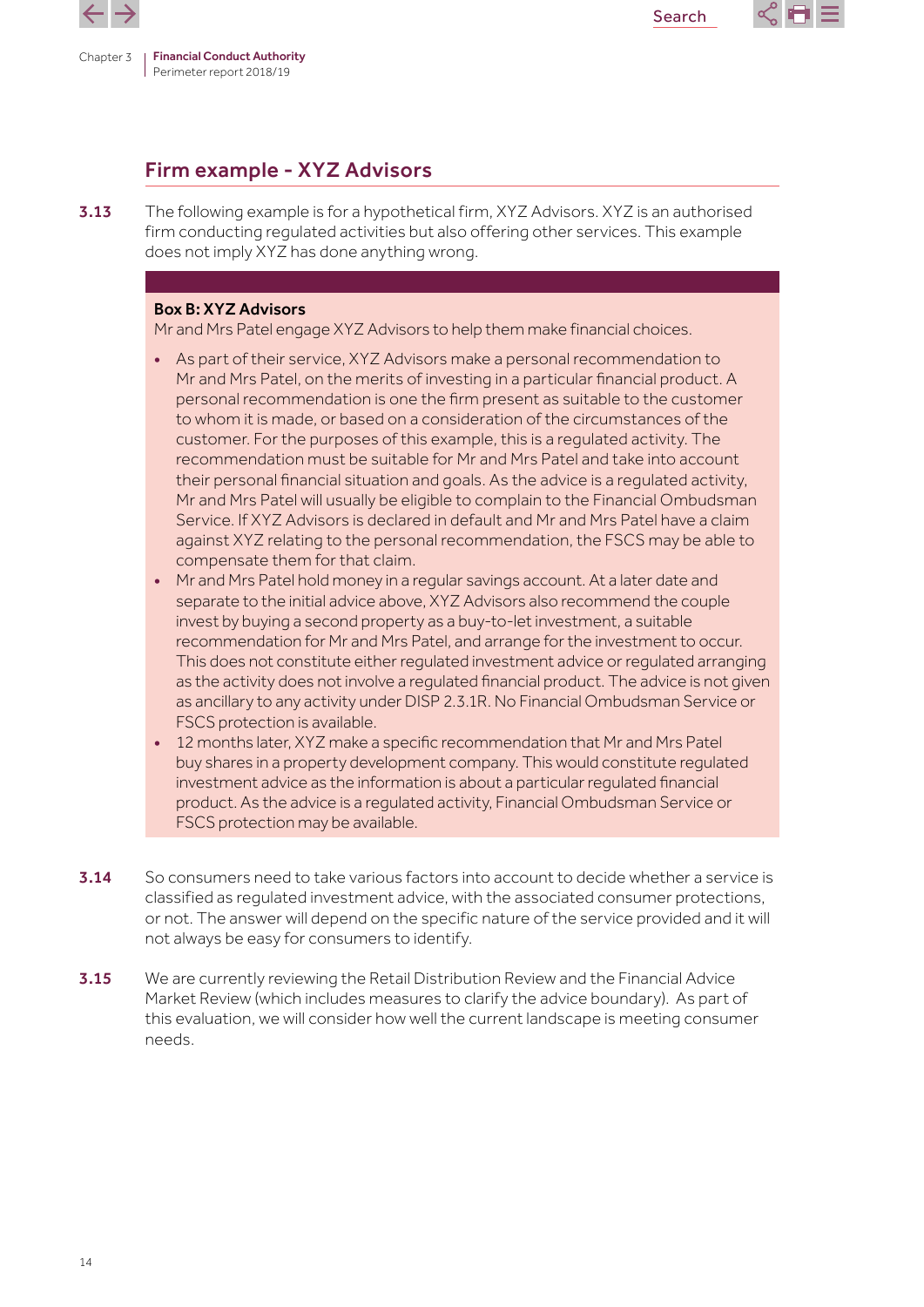

Chapter 3 | Financial Conduct Authority Perimeter report 2018/19

Search $\Omega$ 

# Product example – mini-bonds

3.16 Mini-bonds are high-risk investments. Box C outlines the case of London Capital & Finance (LC&F), which issued such bonds. Many stakeholders have asked how the regulatory perimeter applies in cases like this, as well as why some activities are unregulated. Both we and the Treasury have committed to a series of actions in response to this situation.

#### Issuing securities

- **3.17** Companies often raise finance from the public to grow and support their business. This activity of issuing securities (shares or debt) does not necessarily require authorisation (or else all companies would need to be authorised).
- 3.18 These companies may not be regulated, but it remains important that investors can have confidence in what they are buying and can take action if they are misled. Investors may be able to pursue legal claims if the information the company gave them is incorrect or if it conducts its business in a different way from that originally set out. Investors would typically have to take this kind of action through the courts, including against firms providing professional advice and assurance.

### Disclosure standards

- **3.19** The level of disclosure required when securities issued by companies are traded on a regulated public market, such as the London Stock Exchange's Main Market, is the most extensive of those we regulate. The company must produce a prospectus according to our prospectus rules and FSMA, and the company has to make ongoing disclosures under our disclosure and transparency rules and the Market Abuse Regulation (MAR). We have a role in approving the prospectus, and can take action when a company makes inaccurate initial or ongoing disclosures.
- 3.20 But in other cases, for example, when companies raise relatively small amounts, there are no prescriptive standards and we have no or only a limited role. We do not have a pre-approval role, and the company has a broad amount of discretion in the way it promotes these issues.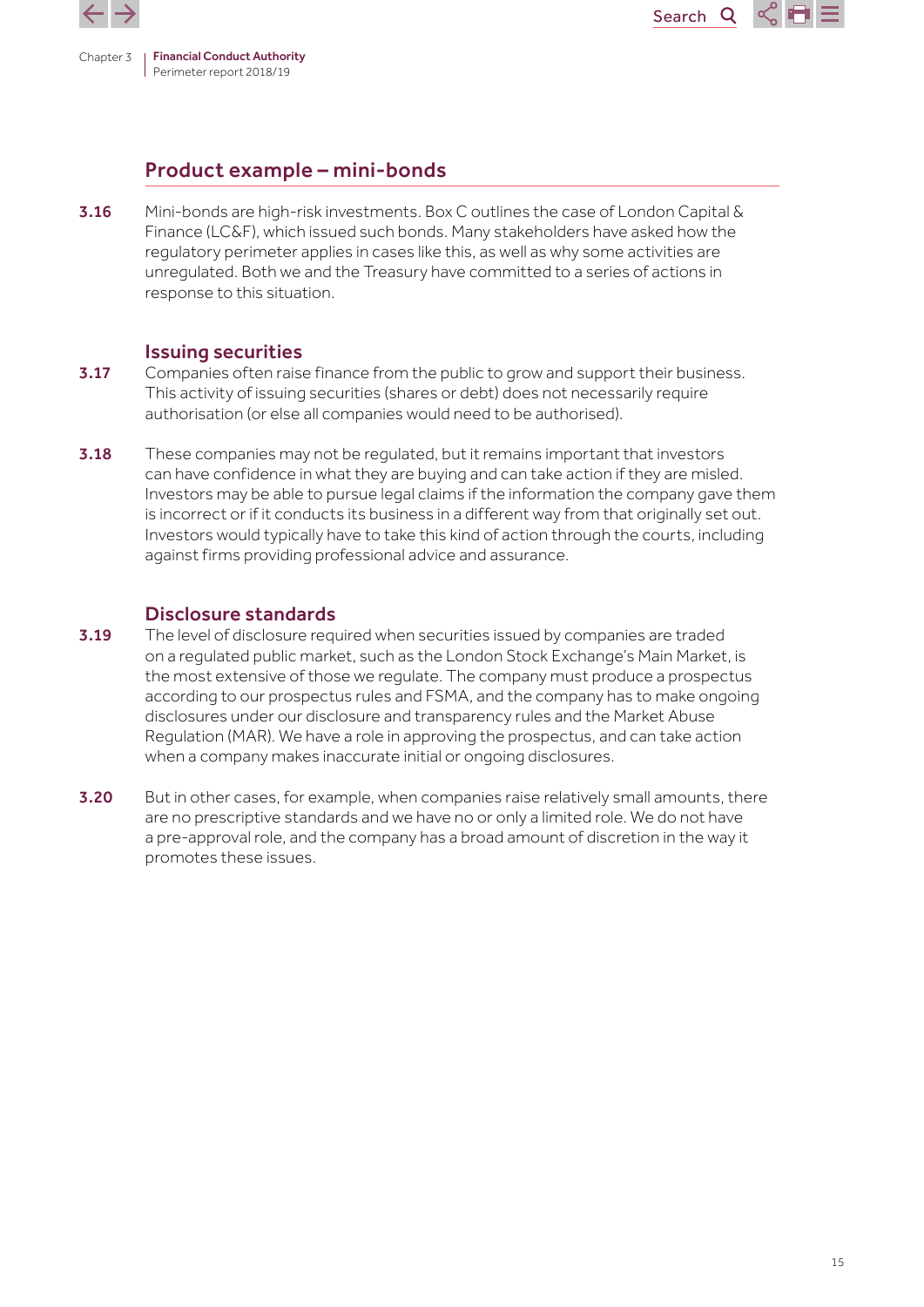



#### Mini-bonds

**3.21** The mini-bonds market has changed over recent years, with more complex minibonds being issued and marketed to retail investors. Issuers of these more complex products have often been able to rely on the same exclusion as ordinary commercial companies to issue their securities without the need for authorisation. In a low-interest environment, these high-risk investments, offering the potential of higher returns on capital, have increasingly been offered as retail investments.

#### Box C: London Capital & Finance

Mini-bonds have attracted widespread attention after the collapse of LC&F last year. Following our direction to LC&F to immediately withdraw promotional material about mini-bonds, and the start of investigations by both us and the Serious Fraud Office, LC&F went into administration. This has left approximately 14,000 consumers who had invested in its mini-bonds at risk of losses.

As explained on page 13 above, the FSCS may compensate protected types of claim relating to a regulated activity. Although LC&F was an authorised firm, issuing nontransferable mini-bonds is typically not a regulated activity in itself. However, there may be FSCS protection where customers also received a service which is a regulated activity. For example, if they received regulated advice when they invested in minibonds. The FSCS is currently considering whether LC&F has generated any protected types of claim.

Following the failure of LC&F, we requested the Treasury to direct an investigation into our actions, policies and approach in this case, and we have appointed a senior judge to conduct this investigation. The Treasury has also announced a review of the wider policy questions this case raises, including the current regulatory arrangements for the issue of mini-bonds and other non-transferable securities.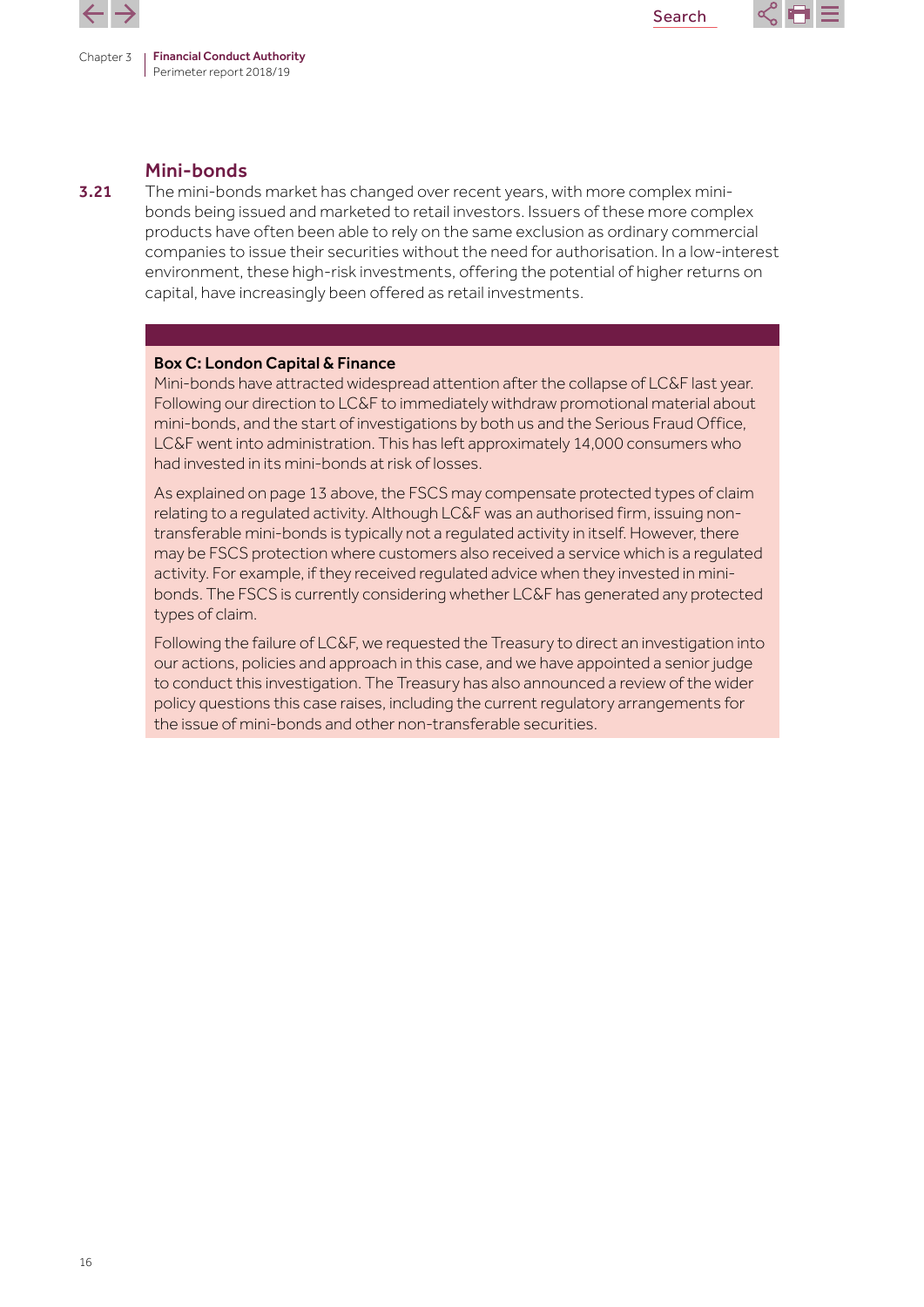<span id="page-16-0"></span>



# 4 The future

- 4.1 Markets are innovative and evolve, and some firms will always try to avoid regulation. So the boundary between which firms and activities do or don't require FCA regulation is constantly tested.
- 4.2 The current perimeter is complicated. This makes it difficult for consumers to understand which of our protections apply in what circumstances, and what compensation they may be eligible for. The recent behaviour of some firms operating around the perimeter has caused serious consumer harm and reduced trust in regulated financial services markets.
- **4.3** The actions we are taking in response fall into 3 broad categories.
- 4.4 Firstly, we work to make our role clearer and to explain what compensation may be available. We do this by issuing guidance on the perimeter and by producing this annual perimeter report. And as noted above, we are working with the Financial Ombudsman Service, the FSCS, industry and consumer groups to develop an online disclosure system to help consumers understand what protections are in place.
- 4.5 Secondly, we continue to monitor activity outside the perimeter that may cause consumer harm and require the perimeter to be widened. Where appropriate, this includes taking enforcement action. We base our monitoring on intelligence we receive. It will still remain a very small part of our activity, as we must prioritise our resources on the activities specified by legislation. Activity around the perimeter will continue to cause consumer harm. Our aim is to identify this quickly and make recommendations to Government and Parliament.
- **4.6** Thirdly, we are horizon scanning to anticipate future market developments. Most recently, for example, we have carried out significant work on cryptoassets and are considering these issues internationally. Looking ahead, we know that technology companies entering the financial services sphere are likely to have a major impact on both firms and consumers in the UK, even if their activities fall outside the perimeter. We will keep this under constant review.

# The future of regulation

- 4.7 As we stated in Chapter 1, the perimeter is a matter for Government and Parliament. This report highlights how we are responding to the tactical challenges posed by the current perimeter, both in terms of FCA action and how we work with the Treasury on specific issues such as funeral plans or cryptocurrencies.
- 4.8 The challenges posed by the current perimeter, particularly in respect of consumer understanding, raise a set of broader questions that we will work on during 2019 and discuss with the Treasury, Financial Ombudsman Service, FSCS and wider stakeholders. We will provide an update in the 2020 perimeter report with a particular focus on three key areas: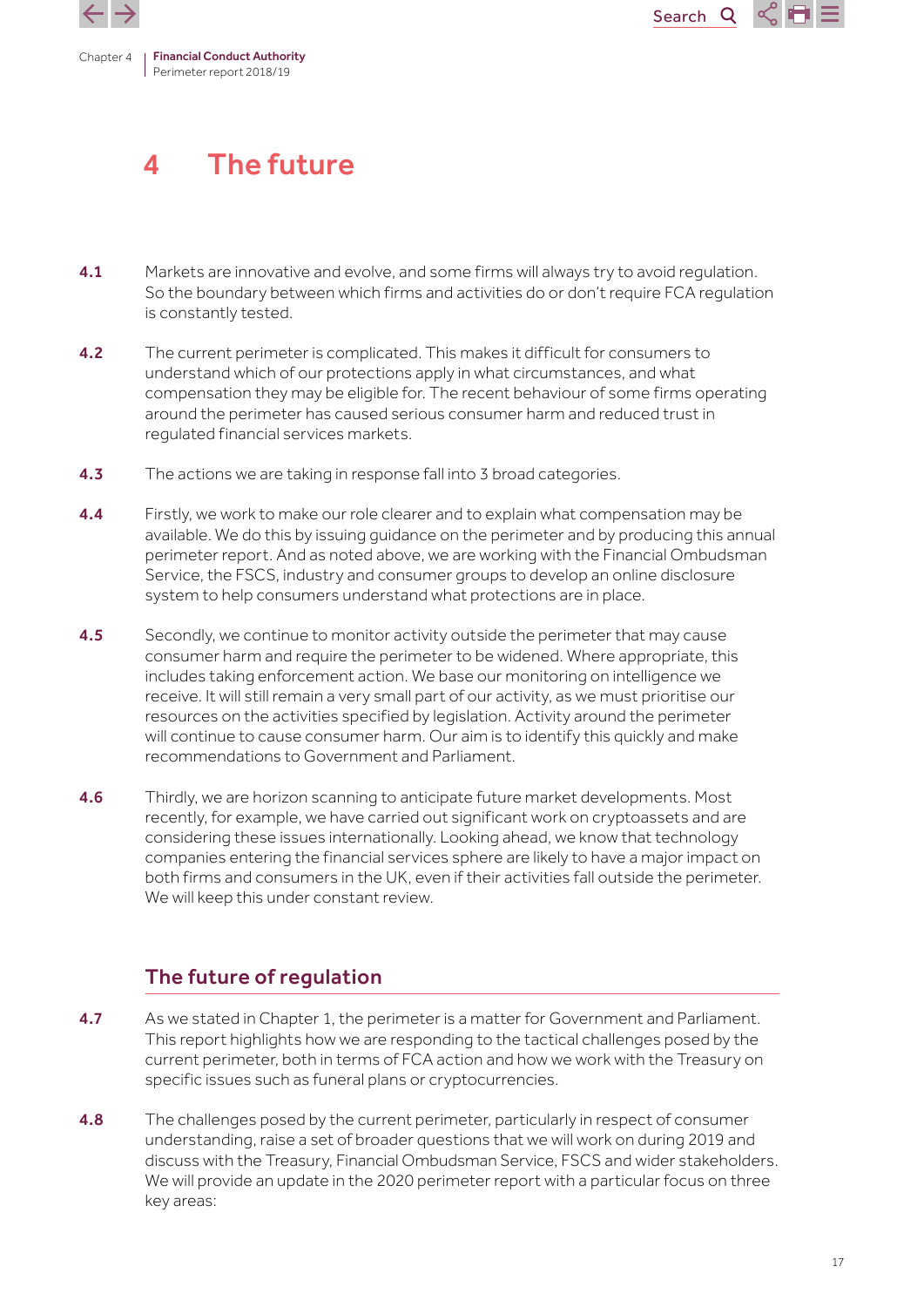

1. The extent to which the FCA can exercise its functions in relation to all financial services related activities undertaken by an authorised firm, particularly if things go wrong;

Search

- 2. The alignment between our perimeter and the coverage of the Financial Ombudsman Service and the FSCS;
- 3. How clear the distinction is between what is covered by the perimeter and what is not. This may create a tier of activities covered by the FCA, Financial Ombudsman Service and FSCS and a tier that is not
- 4.9 In Annex A we set out a long-list of issues and activities we have undertaken involving the perimeter in 2018/19. In the Perimeter Report 2020, we will provide an update on these strategic questions and an updated longlist of issues.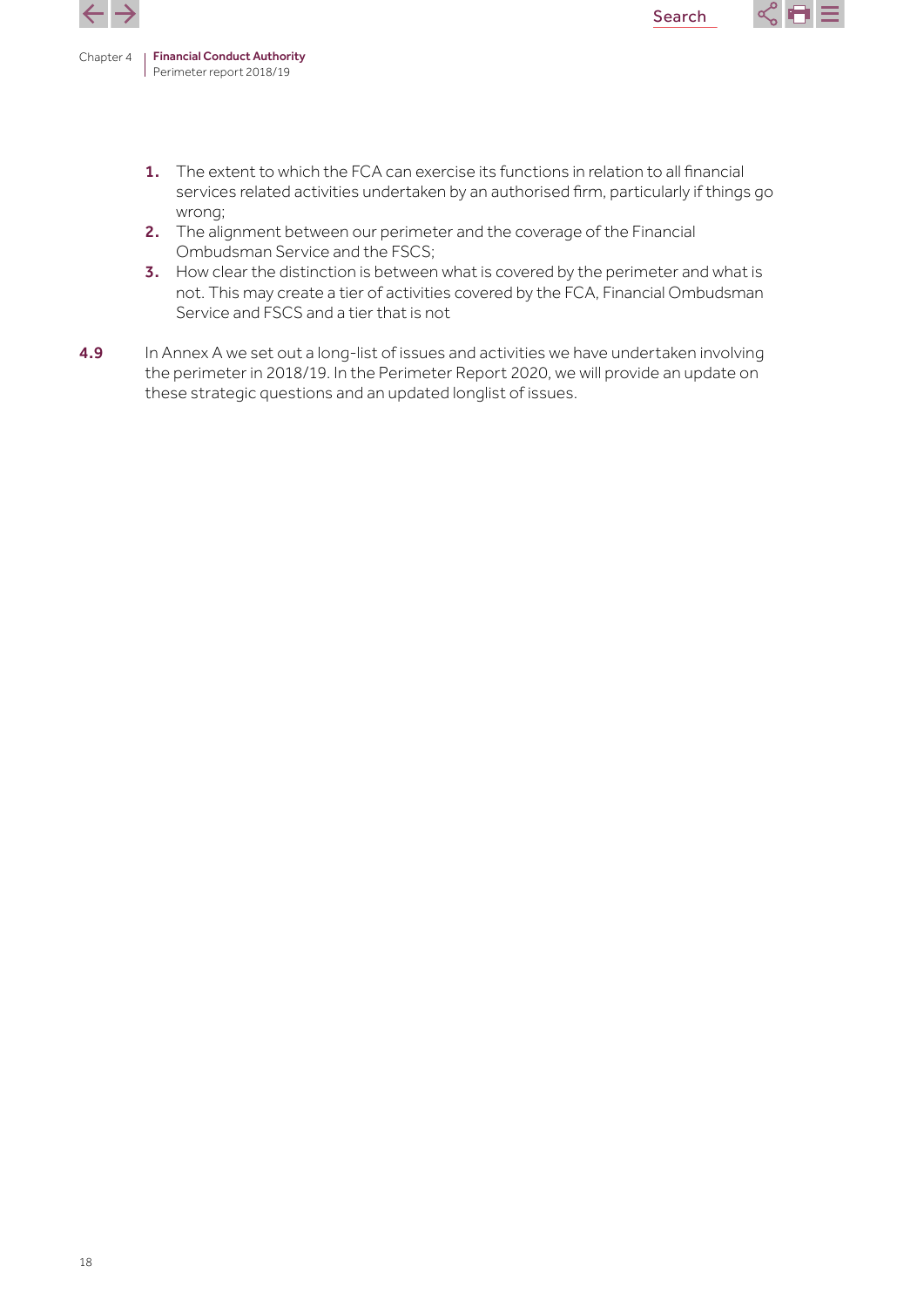Search $\mathbf Q$ 

<span id="page-18-0"></span>

# Annex A Other perimeter issues

1. We have taken a number of other actions to deal with perimeter issues in areas that are not covered in detail in this report. These are:

### The insurance perimeter

- 2. The RAO does not provide a complete and exhaustive definition of insurance. This means court decisions about whether particular contracts amount to insurance are relevant in determining where our remit applies. But the court decisions themselves do not provide absolute clarity. This has sometimes led to uncertainty as to whether certain contracts should be classed as insurance. As a result, there have been situations where firms have believed that the products they sell fall outside our remit, but where we consider those products should properly be regarded as insurance. We have identified concerns in 2 areas:
	- Insurance requires an undertaking to pay money or provide a corresponding benefit to a recipient. In some contracts, the provider claims to have absolute discretion not to pay out. But this may be in circumstances where we consider the discretion to have no real content or to be an unfair term. In these cases, our view is that the contracts should properly be categorised as insurance.
	- We have also seen firms claim that their warranties are mainly service contracts providing repair services, with a minor indemnity element that pays benefits if the product is lost or damaged. We believe many of these contracts artificially describe the repair services and, on more detailed analysis, are really contracts of insurance.

#### Action we are taking

We intervene, including through enforcement action, where we identify such contracts. We are also considering whether we need to take any further steps. For example, we could issue further guidance to reduce the scope for consumer harm.

### Senior Managers & Certification Regime, Fair and Effective Markets Review and Fixed Income, Currencies and Commodities Markets Standards Board

3. Senior Managers, Certified Individuals and other individuals of authorised firms under the SM&CR must meet the 5 conduct rules, including one that states, 'you must observe proper standards of market conduct.' These rules apply to all activities the individual carries out during their duties, whether or not those are activities are regulated.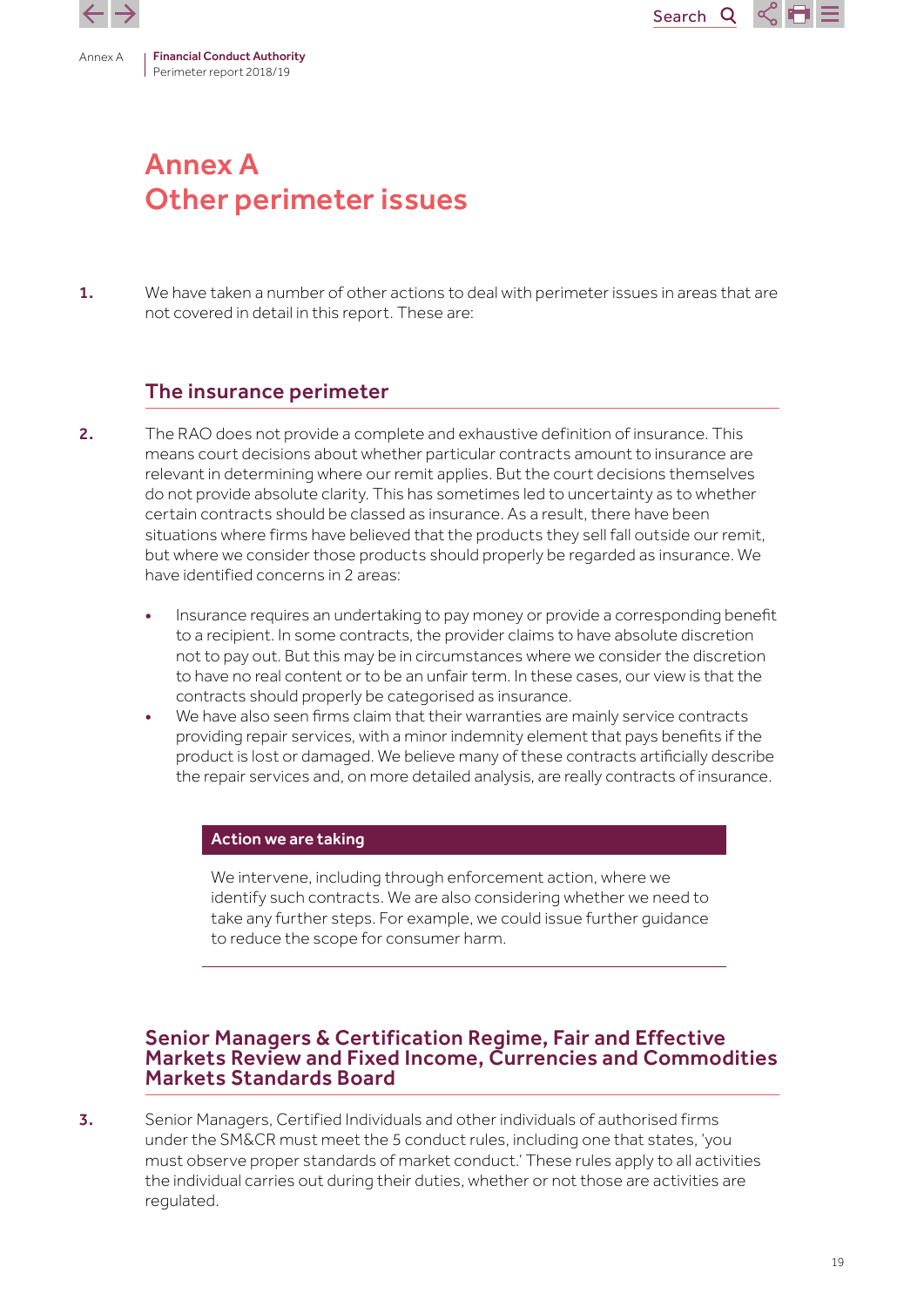



#### Action we are taking

To further support and encourage the development and use of best practice industry codes of conduct, we have established a framework to formally recognise industry codes that cover certain unregulated activities. Recognition of Industry Codes provides us with another means of setting standards across the perimeter and influence best practice in unregulated parts of the financial sector. These codes offer a flexible and responsive way of dealing with issues such as conduct and market practices in areas that are significant to regulated firms and markets, such as in spot FX and in wholesale money markets.

# Claims Management Companies (CMCs)

4. Some eligible CMCs may apply to be regulated by the Solicitors Regulation Authority (SRA), instead of by us.

#### Action we are taking

We are working with the SRA to keep a level playing field and prevent CMCs arbitraging regulatory requirements. We have also agreed a specific Memorandum of Understanding with the SRA governing how we cooperate on supervising CMCs.

# Social housing landlords and credit broking

5. New legislation allows landlords to direct tenants to lower cost alternatives to highcost credit. We do not believe these landlords need our authorisation.

#### Action we are taking

We are working with the Treasury in scoping the legislation.